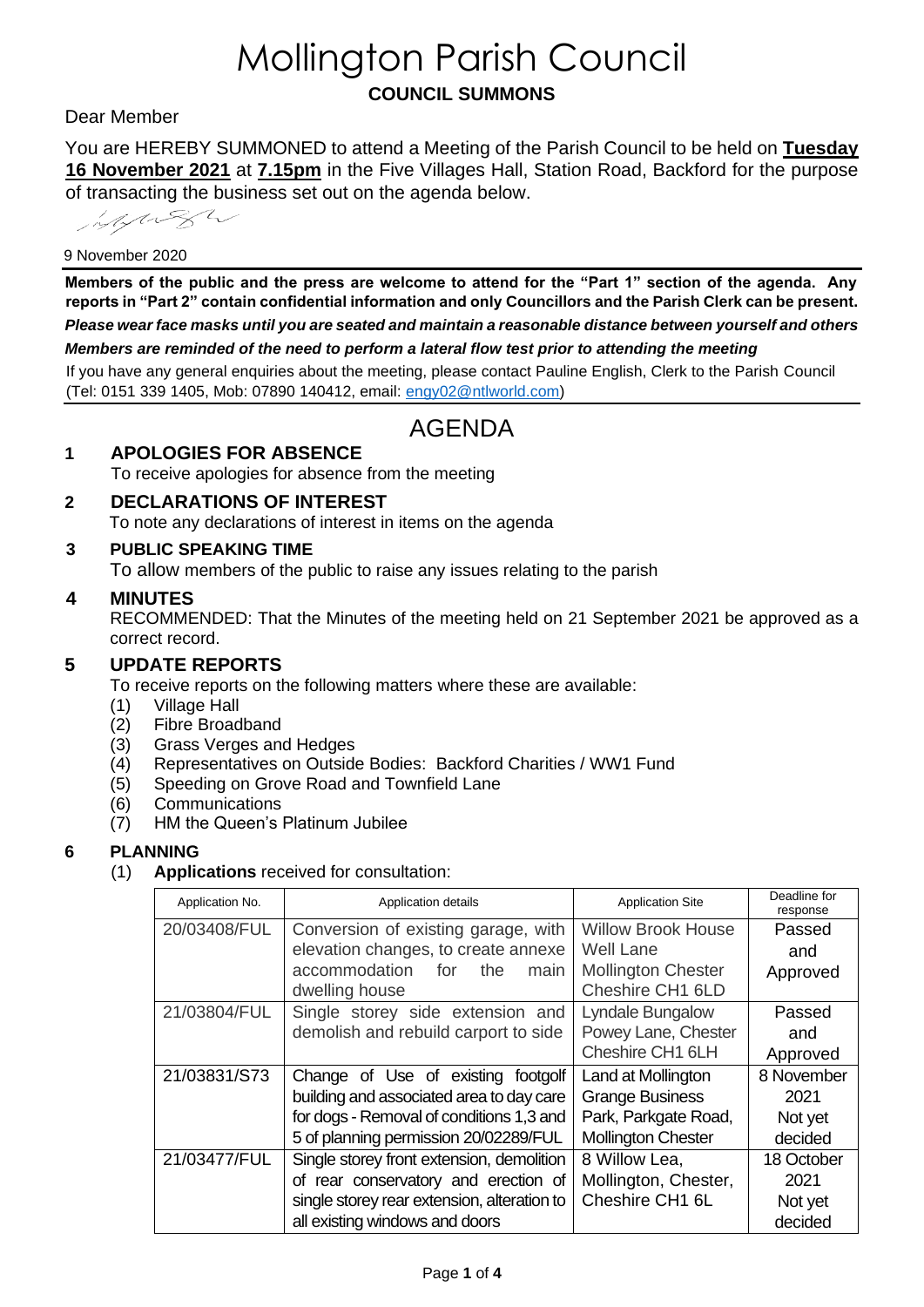## (2) **Decisions** taken by CWaC

| Application No. | Application details                                                                                                                                                                                                                                                 | Application site                                                                                      | Decision |
|-----------------|---------------------------------------------------------------------------------------------------------------------------------------------------------------------------------------------------------------------------------------------------------------------|-------------------------------------------------------------------------------------------------------|----------|
| 21/01339/FUL    | Single storey rear extension                                                                                                                                                                                                                                        | 8 Well Lane, Mollington,<br>Chester, CH1 6LD                                                          | Approved |
| 21/01831/FUL    | Change of use of Golf Clubhouse to<br>form one dwelling with extensions,<br>swimming pool and tennis court and<br>use of former greenkeeper's building<br>for purposes ancillary to the dwelling<br>and maintenance of the land                                     | Clubhouse Flat,<br>Mollington Grange Golf,<br><b>Townfield Lane</b><br>Mollington, Chester CH1<br>6NJ | Approved |
| 21/02304/FUL    | Single storey front and first floor side<br>extension                                                                                                                                                                                                               | Warren Chase,<br>Townfield Lane,<br>Mollington, Chester CH1<br>6LB                                    | Approved |
| 20/03019/FUL    | Demolition of the existing building and<br>structures and the erection of 6no<br>dwellings, creation of new public<br>pedestrian and cycle path,<br>and<br>community car park, together with<br>associated landscaping,<br>ecology<br>mitigation and infrastructure | Former Mollington<br>Grange Golf Club,<br>Townfield Lane,<br>Mollington, Chester,<br>CH1 6NJ          | Refused  |
| 20/04168/FUL    | Two storey front and side extension<br>and detached garage                                                                                                                                                                                                          | Dilkhush, 3 Feilden<br>Court, Mollington,<br>Chester CH1 6LS                                          | Approved |
| 20/04324/FUL    | including<br>Farm<br>redevelopment<br>of<br>buildings<br>conversion<br>to<br>5<br>demolition of<br>dwellings,<br>several<br>existing buildings and the erection of<br>new agricultural buildings                                                                    | Warren Farm, Townfield<br>Lane, Mollington,<br>Chester, CH1 6LB                                       | Approved |
| 20/04612/FUL    | Replacement<br>with<br>garage<br>new<br>garage and workshop                                                                                                                                                                                                         | Willow Brook Meadow,<br>Well Lane, Mollington,<br>Chester CH1 6LD                                     | Approved |

## (3) Awaiting decision:

| 21/02008/FUL   Change of use of land to enclosed private dog day care/dog exercise facility<br>including parking and addition of site office/ timber store on land at Mere<br>Farm, Townfield Lane, Mollington, Chester |
|-------------------------------------------------------------------------------------------------------------------------------------------------------------------------------------------------------------------------|
| A letter containing comments and objections to the proposal has been<br>received but cannot be considered as it is anonymous.                                                                                           |

## **7 FINANCE**

To note receipts and payments since the last meeting of the Parish Council.

#### (1) **Receipts:**

13.10.21 | Active Leisure-Assistance at Chester 10K 250.00

## (2) **Payments**

| 28.09.21 | SO.         | <b>Amenity Cleaner-wages September</b> | 197.60 |
|----------|-------------|----------------------------------------|--------|
| 28.09.21 | SO.         | Parish Clerk-salary September          | 194.82 |
| 30.09.21 | <b>Bank</b> | Service Charge (3 months)              | 18.00  |
| 04.10.21 | <b>BACS</b> | PKF Littlejohn-External Audit          | 240.00 |
| 28.10.21 | SO.         | <b>Amenity Cleaner-wages October</b>   | 197.60 |
| 28.10.21 | SO.         | Parish Clerk-salary October            | 194.82 |
| 06.11.21 | <b>BACS</b> | <b>ChALC-Training Cllr Skupski</b>     | 30.00  |

| <b>Reconciliation:</b> Opening Balance | 12,294.55 |
|----------------------------------------|-----------|
| Add: Receipts                          | 250.00    |
| Less: Payments                         | 1072.84   |
| <b>Closing Balance</b>                 | 11,471.71 |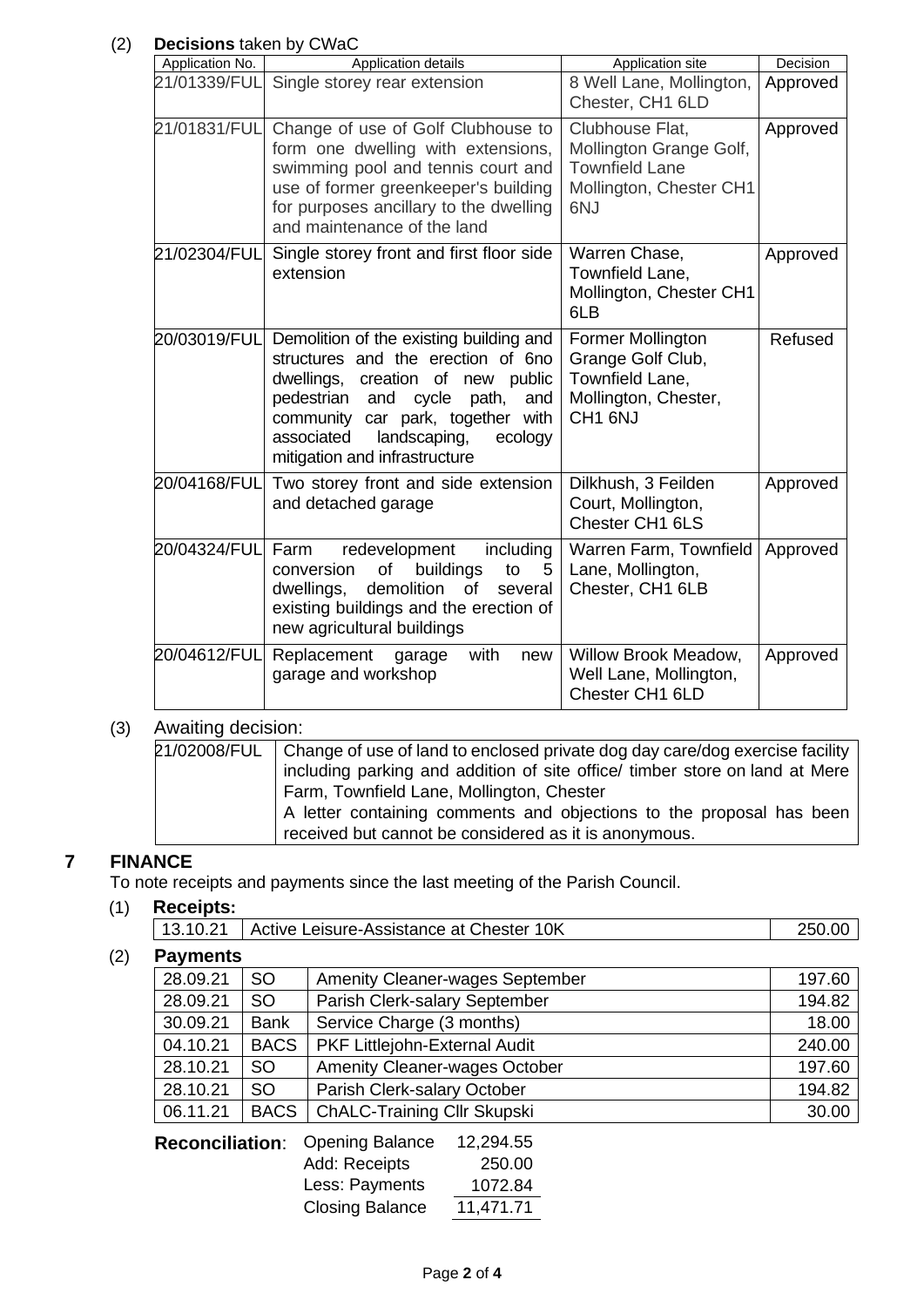#### **8 HIGHWAYS**

- (1) Grove Road Speed Limit: CWaC are finalising sign design for the Grove Road limit. They anticipate it will be finalised by the end of the year at the latest but hopefully much sooner.
- (2) Amendment to the speed limit on the Southern end of Townfield Lane from the fingerpost (30mph) to the Parkgate road (50mph) (currently de-restricted). The Parish Council has asked CWaC Highways about the cost of undertaking a review of the speed limit on this stretch of road. CWaC have advised that an estimated cost would be £2,000 based on a similar one elsewhere but it would depend on what the recommended limit was as this would impact on whether terminal signs were still needed. The cost is for the physical signage and to put the notices in the newspaper. CWaC do not currently pass on the staff cost of monitoring, undertaking SLA or design/TRO implementation. The contribution would be approximately £1,000 for the Parish Council. Councillor Eardley has kindly agreed to contribute £500 from his Member's budget. Commitment to contribute to it is required by CWaC before they undertake the assessment. CWaC have suggested assessing the other section from the 30mph limit westerly to the A540 for consistency,

Recommended: That Members consider whether they wish to commit £500 to enable this assessment to go ahead.

- (3) Speed Wires in Mollington: The Chairman asked CWaC for advice regarding the speed wires that have been laid in Mollington. CWaC have received information from Nationwide Data Collection that they are completing a number of surveys across Cheshire West and Flintshire, the data from which is required for use in Environmental Assessment and Transport Assessment to assess the environmental and traffic impacts of traffic associated with the construction and operation of the HyNet North West NSIP project. This data will be used to inform decisions on the future of the project for existing road, public transport, and nonmotorised user infrastructure. There are two such surveys in the Mollington / Lea by Backford area - Overwood Lane between A540 and Townfield Lane and Station Road between A41 and Demage Lane. They have not mentioned any on Townfield Lane but may have added others to their list since it was sent to CWaC. CWaC have asked Nationwide Data Collection for a copy of all the surveys completed in Cheshire West but have not yet received a reply.
- (4) School Bus Services: There is a school bus service to and from Mollington to Upton High School, the "Nearest Qualifying School" for those living in Mollington. While this is good for those students attending Upton, the service is not without its issues, most notably the length of time the journey takes. There are also issues relating to parents being informed by CWaC that their child is not eligible to travel by bus as they live within three miles of the school and are therefore able to walk. However the route to school has been recognised by CWaC as an unsafe walking route for students so they are eligible to "receive travel assistance". Many parents (and children) choose to attend Bishops in Boughton and are not eligible to receive travel assistance. The uncertainty of a school bus service to Bishops continues to cause much concern and anxiety to local families with school age children and it has a considerable impact on the quality of life of those living in rural villages. This issue has also been highlighted by Saughall & Shotwick Park Parish Council.

Recommended: That Members decide whether they wish to join with Saughall & Shotwick Park Parish Council in bringing this issue to the attention of CWaC

#### **9 TREE PLANTING PROJECTS IN MOLLINGTON AREA**

An email has been received from eforests.co.uk who work with wildlife trusts, community woodlands and community farms around the UK, supplying them with free trees for their nature reserves, rewilding projects, etc. They are offering free trees for tree planting projects with a minimum of 150 trees. The trees are all UK native species, grown from UK seed and can be supplied with free shelters, stakes, weed mats, etc. Trees could also be available for private landowners that have public access to their land. Members are asked to advise of any schemes of which they are aware that would benefit from being given free trees.

#### **10 TACKLING THE CLIMATE EMERGENCY** See appendix

#### **11 CONSULTATIONS**

(1) Police and Crime Plan 2021-24: The Police and Crime Commissioner launched his Police and Crime Plan covering the years 2021-24 on 1 November 2021. The Plan outlines his vision and aspirations for delivering on peoples' priorities for tackling crime in Cheshire. It also sets out how support will be offered to victims of crime and how a modern police service will be offered reflecting the diverse communities in Cheshire.